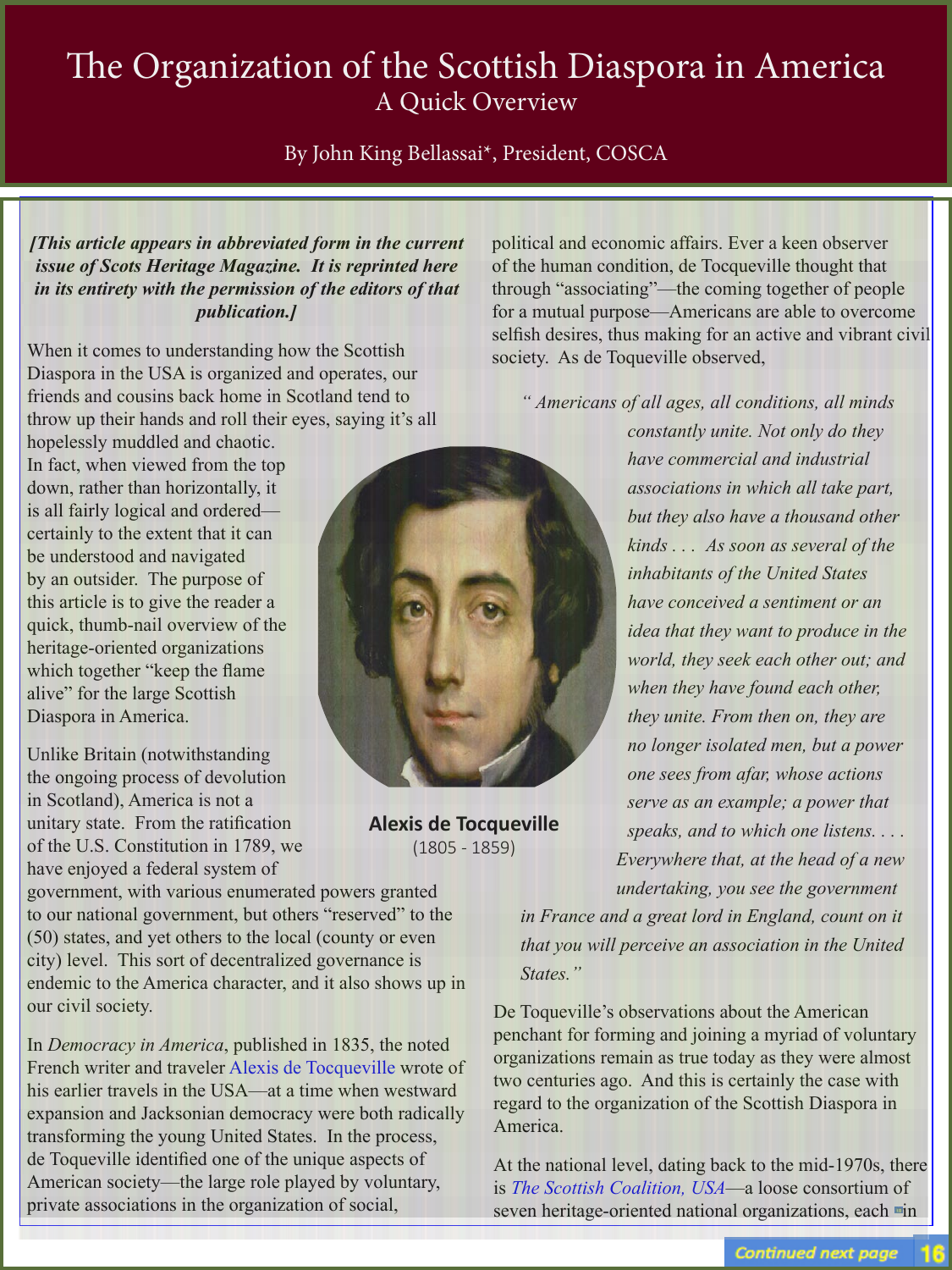and of itself a nonprofit charitable organization with its own membership, mission and programs. These include the *American-Scottish Foundation* (ASF), the *Caledonian Foundation, Scottish Heritage, USA* (SHUSA), the *Living Legacy of Scotland,* the *Scottish-American Military Society* (SAMS), the *Association of Scottish Games & Festivals* (ASGF), and the *Council of Scottish Clans & Associations* (COSCA). The ASF is the oldest of the seven, founded in 1956 by Lord Malcolm Douglas-Hamilton and his American wife, the former Natalie Scarritt-Wales of Massachusetts, to be a "bridge" between the people of Scotland and those of the USA. ASF puts on a wide range of cultural programs, most of them in and around New York City, where it is based, as well as coordinating the Annual Tartan Day Parade in downtown Manhattan.

Most of the other six Scottish Coalition member organizations were founded in the 1970's: The Caledonian Foundation specializes in supporting the performing arts in Scotland (Scottish opera and the Theatre Royal in Glasgow) and special projects such as the restoration of Abbotsford— Sir Walter Scott's ancestral home, down on the Borders. SHUSA has long worked in partnership with the National Trust for Scotland (NTS) and makes small grants to Scottish heritage organizations, mainly in the Southeastern states, where it is based and where Scots ancestry is commonplace, but it also makes larger donations to the NTS. The Living Legacy of Scotland, based in Washington, DC, has an educational mission to promote a better understanding of the many contributions made by Scots and Scottish Americans to the formation and growth of the United States. Membership in SAMS, which is essentially a nationwide service organization, is limited to Americans serving in, or who have previously served in, any branch of the U.S. Armed Forces. The Association of Scottish Games & Festivals (ASGF) represents the various highland games organizations scattered across the country, of which there are currently over 75 (though not all are ASGF members). Likewise, the Council of Scottish Clans & Associations (COSCA) is essentially the national professional association for the clan societies in the USA, of which there are now about 140 (though again, not all of these are members).

These clan societies have chapters in states all across the nation and among other things, staff tents at the various Scottish games. Most have close ties to Scotland and have established relationships with their respective clan chiefs, who tend to serve as honorary patrons. (For a definitive

list of all the known clan societies active in the USA, whether or not COSCA members, see the list posted on the COSCA website, at *www.cosca.scot*.) COSCA maintains a very close, symbiotic relationship with the

Standing Council of Scottish Chiefs (SCSC), which represents the clan chiefs back home in Scotland, while COSCA represents the clan societies here in the USA.

A primary focus of the Scottish Coalition, USA over the years has been to promote the National Tartan Day holiday



**St. Andrew's Society of New York**

celebrated everywhere in the USA on 6 April each year the anniversary of the Declaration of Arbroath. To that end, the Coalition maintains a network of volunteer State Tartan Day Coordinators, active in over 30 States of the Union. In fact, the Coalition was instrumental in getting 6 April recognized as National Tartan Day by the U.S. Senate back in the 90's, patterning the U.S. holiday on its Canadian counterpart, which had already been enacted into law north of the border. Each year the Scottish

Coalition makes its Tartan Day Award to a deserving Scottish-American, for the past several years doing this in conjunction with the annual Tartan Day celebration at the U.S. Capitol in Washington, DC.

At the local level across the USA, there are close to a hundred St. Andrew's societies—all independent



**St. Andrew's Society of Philadelphia**

of each other organizationally, but sharing a common mission going back to colonial times, when Scottish immigration to America was heavy—to provide aid, support and comradery to Scots and the descendants of Scots. (Their common motto is, "Relieve the Distressed" and most feature an image of St. Andrew, Scotland's patron saint, or his emblem, the saltire, in their logo or coat of arms). Most St. Andrew's societies in America were organized in port towns along the eastern seaboard, or along the northern border with Canada—both areas being major entry points for Scottish immigrants in those early years. A number of the older societies date back to the  $18<sup>th</sup>$  century, some to colonial times, prior to the American Revolution. This is the case for the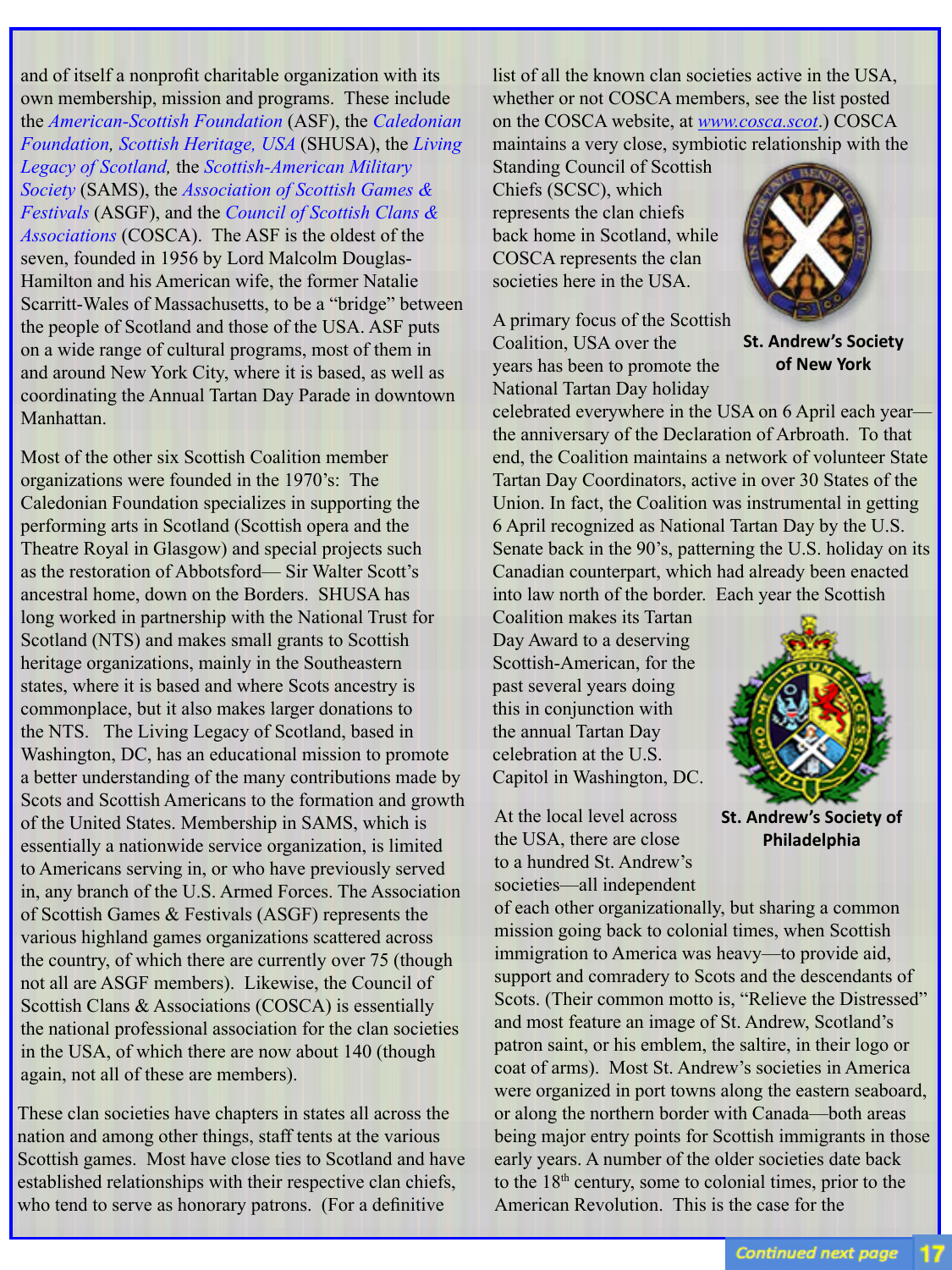Philadelphia, PA, New York State, Savannah, GA, and Charleston, SC St. Andrew's societies, while the roots of the Washington, DC society are almost as old—dating to 1783, right after the conclusion of the Revolutionary War. A number of other St. Andrew's societies—for example those of Baltimore, Detroit and Chicago—were



founded soon thereafter, in the first half of the  $19<sup>th</sup>$  century, during the period of rapid American expansion westward. But new ones emerge even today.

**St. Andrew's Society of Washington, DC**

As a general rule, the older St. Andrew's societies tend to be the larger ones; some boast 400 – 500 members, though others are much smaller; regardless

of size, all draw their members primarily from their own locales. Many (though certainly not all) require genealogical proof of descent from a Scottish immigrant ancestor as a condition of membership. Today, most St. Andrew's societies still focus on charitable and educational missions, but now these typically have evolved into scholarship programs to support young Scots who want to study in America and young Americans wishing to study in Scotland. At the same time, these societies invariably sponsor Scottish cultural programs such as Burns Suppers, Tartan Day parades, Scottish-themed lectures—often delivered by visitors from Scotland—and musical programs.



Side by side with the St. Andrew's societies in cities and towns across the USA are a plethora of Caledonian clubs and Robbie Burns societies—generally with a more relaxed, social purpose, not geared specifically to

**Caledonian Club of San Francisco**

Scottish immigrants but to all who appreciate Scottish culture. Some

of these Caledonian clubs have a long history dating back to the mid-19<sup>th</sup> century, such as those in New York City, San Francisco, CA and Sarasota, FL. The Burns clubs focus even more narrowly on celebrating the life and writings of Robert Burns—especially in the season leading up to the annual "Burns Nicht suppers" held all across the USA in late January and early February.

With the advent of the Internet and now other social media organs such as Facebook and Twitter, it is quite easy to identify and contact any of these numerous Scottish Diaspora organizations from locations overseas, as well as from anywhere here in the States. (*Google*  searches on key words like "St. Andrew's societies", "clan societies", or "Scottish-American organizations" generate hundreds of hits.) All but the smallest ones have websites which typically lists their officers and give ways to contact them—mailing addresses, email addresses and often phone numbers. (Unlike the strict privacy laws in the UK which make it hard to get personal contact information, it is ubiquitous on American organizations' websites, usually under the

"contact us" tab in the dropdown menu on their respective home pages.)

Most clan societies and many other Scottish-American organizations also advertise in *The Highlander Magazine*; a long list of Scottish societies **St. Andrew's Society of**  in the USA and how to contact each of them is always listed in the back of



**Chicago**

each edition of this popular U.S. publication. Many of these groups have a Facebook Page, too, with extensive followings. Quite a few can be followed on Twitter, as well. Significantly, virtually all of these organizations are staffed by volunteers who serve without remuneration but instead out of that same sense social commitment identified almost two hundred years ago by the visiting De Toqueville as a hallmark of American social enterprise.

In recent years, the annual Scottish North-American Leadership Conference (SNALC) has begun to play a more influential role on the Scottish-American scene. Founded some 20 or more years ago by the American Scottish Foundation out of NYC and the St. Andrew's Society of Illinois ("Chicago Scots"), the St. Andrew's Society of Detroit ("Detroit Scots") later got involved as a key player, as well. Over the years, SNALC has had a mainly mid-western orientation, providing speakers and workshops about issues important to the management and administration of nonprofit organizations—of which virtually every Scottish-American organization we have focused on is one. That said, participation in SNALC over the years has remained decidedly regional, which has limited its impact and notoriety.

More recently, however, SNALC's Steering Committee has decided to truly "go national", actively recruiting